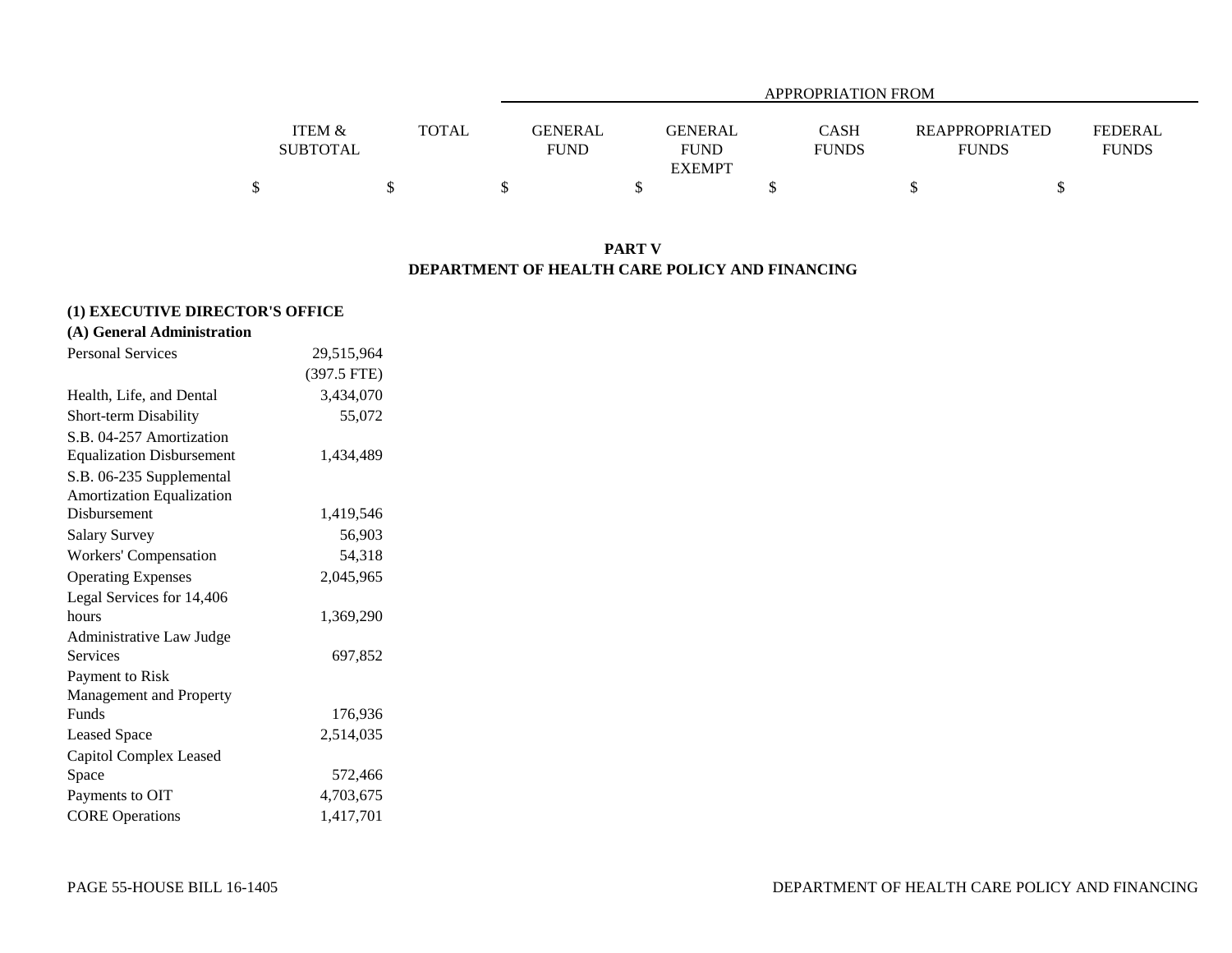|                                                                                                                                          |                                      |              |                               | <b>APPROPRIATION FROM</b> |                                                |  |                             |                          |                                       |               |                                |  |
|------------------------------------------------------------------------------------------------------------------------------------------|--------------------------------------|--------------|-------------------------------|---------------------------|------------------------------------------------|--|-----------------------------|--------------------------|---------------------------------------|---------------|--------------------------------|--|
|                                                                                                                                          | <b>ITEM &amp;</b><br><b>SUBTOTAL</b> | <b>TOTAL</b> | <b>GENERAL</b><br><b>FUND</b> |                           | <b>GENERAL</b><br><b>FUND</b><br><b>EXEMPT</b> |  | <b>CASH</b><br><b>FUNDS</b> |                          | <b>REAPPROPRIATED</b><br><b>FUNDS</b> |               | <b>FEDERAL</b><br><b>FUNDS</b> |  |
|                                                                                                                                          | \$<br>\$                             |              | \$                            |                           | \$                                             |  | \$                          |                          | Ф                                     | \$            |                                |  |
| Scholarships for Research<br>Using the All-Payer Claims<br>Database <sup>10</sup><br><b>General Professional</b><br>Services and Special | 500,000                              |              |                               |                           |                                                |  |                             |                          |                                       |               |                                |  |
| Projects <sup>11</sup>                                                                                                                   | 6,625,237                            |              |                               |                           |                                                |  |                             |                          |                                       |               |                                |  |
|                                                                                                                                          | 56,593,519                           |              |                               | 20,452,957                |                                                |  |                             | $6,004,599$ <sup>a</sup> |                                       | $1,754,456^b$ | 28,381,507(I)                  |  |

<sup>a</sup> Of this amount, \$4,866,730 shall be from the Hospital Provider Fee Cash Fund created in Section 25.5-4-402.3 (4) (a), C.R.S., \$290,819 shall be from the Children's Basic Health Plan Trust created in Section 25.5-8-105 (1), C.R.S., \$250,000 shall be from the Nursing Home Penalty Cash Fund created in Section 25.5-6-205 (3) (a), C.R.S., \$146,034 shall be from the Medicaid Nursing Facility Cash Fund created in Section 25.5-6-203 (2) (a), C.R.S., \$80,786 shall be from estate recoveries, \$34,523 shall be from the Service Fee Fund created in Section 25.5-6-204 (1) (c) (II), C.R.S., \$78,536 shall be from the Colorado Health Care Services Fund created in Section 25.5-3-112 (1) (a), C.R.S., \$66,238 shall be from the Primary Care Fund created in Section 24-22-117 (2) (b) (I), C.R.S., \$64,111 shall be from the Adult Dental Fund created in Section 25.5-5-207 (4) (a), C.R.S., \$46,928 shall be from the Colorado Autism Treatment Fund created in Section 25.5-6-805 (1), C.R.S., \$45,367 shall be from the Intellectual and Developmental Disabilities Services Cash Fund created in Section 25.5-10-207 (1), C.R.S., \$30,694 shall be from the Breast and Cervical Cancer Prevention and Treatment Fund created in Section 25.5-5-308 (8) (a) (I), C.R.S., and \$3,833 shall be from the Department of Health Care Policy and Financing Cash Fund created in Section 25.5-1-109, C.R.S.

<sup>b</sup> Of this amount, \$695,366 shall be from statewide indirect cost recoveries, \$523,266 shall be transferred from the Department of Human Services from the Health Care and Economic Security Staff Development Center line item appropriation, \$347,175 shall be transferred from the Colorado Benefits Management System, Health Care and Economic Security Staff Development Center line item appropriation in this department, and \$188,649 shall be transferred from the Public School Health Services line item appropriation in the Other Medical Services division of this department.

#### **(B) Transfers to/from Other Departments**

|                        | 3,928,667    |
|------------------------|--------------|
|                        |              |
|                        |              |
|                        |              |
| 1,498,980 <sup>a</sup> | 1,511,020(I) |
|                        |              |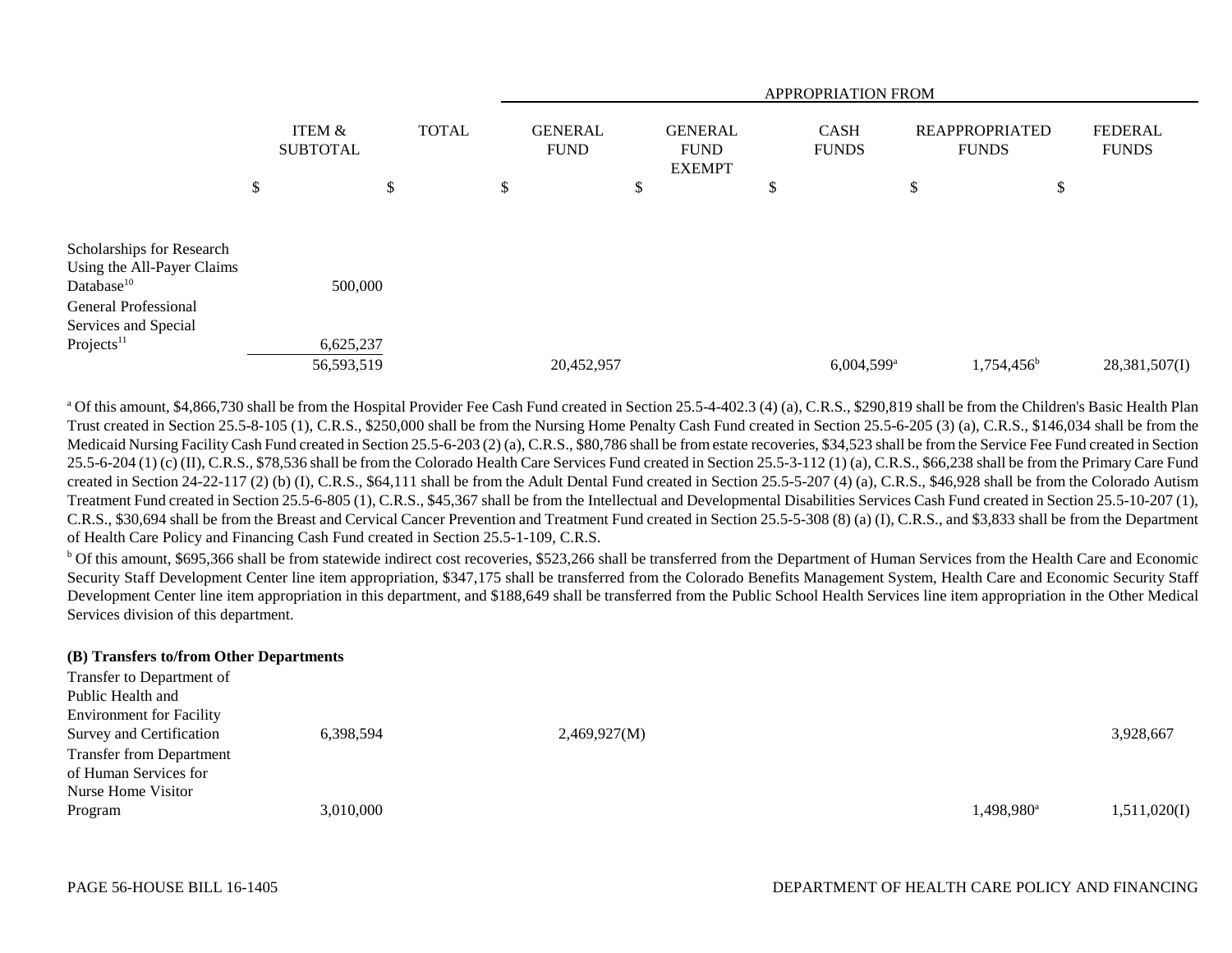|                                                                                            |                           |                                      | <b>APPROPRIATION FROM</b> |  |              |            |                               |               |    |                      |                                       |    |                                |
|--------------------------------------------------------------------------------------------|---------------------------|--------------------------------------|---------------------------|--|--------------|------------|-------------------------------|---------------|----|----------------------|---------------------------------------|----|--------------------------------|
|                                                                                            |                           | <b>ITEM &amp;</b><br><b>SUBTOTAL</b> |                           |  | <b>TOTAL</b> |            | <b>GENERAL</b><br><b>FUND</b> |               |    | CASH<br><b>FUNDS</b> | <b>REAPPROPRIATED</b><br><b>FUNDS</b> |    | <b>FEDERAL</b><br><b>FUNDS</b> |
|                                                                                            | $\boldsymbol{\mathsf{S}}$ |                                      | $\mathcal{S}$             |  | $\$$         |            | $\boldsymbol{\mathsf{S}}$     | <b>EXEMPT</b> | \$ |                      | \$                                    | \$ |                                |
| Transfer to Department of<br>Public Health and<br><b>Environment for Prenatal</b>          |                           |                                      |                           |  |              |            |                               |               |    |                      |                                       |    |                                |
| <b>Statistical Information</b>                                                             |                           | 5,887                                |                           |  |              | 2,944(M)   |                               |               |    |                      |                                       |    | 2,943                          |
| Transfer to Department of<br>Regulatory Agencies for<br>Nurse Aide Certification           |                           | 324,041                              |                           |  |              | 147,369(M) |                               |               |    |                      | $14,652^b$                            |    | 162,020                        |
| Transfer to Department of<br>Regulatory Agencies for                                       |                           |                                      |                           |  |              |            |                               |               |    |                      |                                       |    |                                |
| Reviews                                                                                    |                           | 10,000                               |                           |  |              | 5,000(M)   |                               |               |    |                      |                                       |    | 5,000                          |
| Transfer to Department of<br><b>Education for Public School</b><br><b>Health Services</b>  |                           |                                      |                           |  |              |            |                               |               |    |                      |                                       |    |                                |
| Administration                                                                             |                           | 170,979                              |                           |  |              |            |                               |               |    |                      | $170,979^{\circ}$                     |    |                                |
| Transfer to Department of<br><b>Local Affairs for Home</b><br><b>Modifications Benefit</b> |                           |                                      |                           |  |              |            |                               |               |    |                      |                                       |    |                                |
| Administration                                                                             |                           | 219,356                              |                           |  |              | 109,678(M) |                               |               |    |                      |                                       |    | 109,678                        |
|                                                                                            |                           | 10,138,857                           |                           |  |              |            |                               |               |    |                      |                                       |    |                                |

<sup>a</sup> This amount shall be transferred from the Department of Human Services from the Nurse Home Visitor Program line item appropriation.

<sup>b</sup> This amount shall be transferred from the Department of Regulatory Agencies from the Payments to Department of Health Care Policy and Financing line item appropriation. c This amount shall be transferred from the Public School Health Services line item appropriation in the Other Medical Services division of this department.

| (C) Information Technology Contracts and Projects |              |              |                          |             |            |
|---------------------------------------------------|--------------|--------------|--------------------------|-------------|------------|
| Medicaid Management                               |              |              |                          |             |            |
| <b>Information System</b>                         |              |              |                          |             |            |
| Maintenance and Projects <sup>12</sup>            | 35, 263, 793 | 7,198,178(M) | $2,209,009$ <sup>a</sup> | $293,350^b$ | 25,563,256 |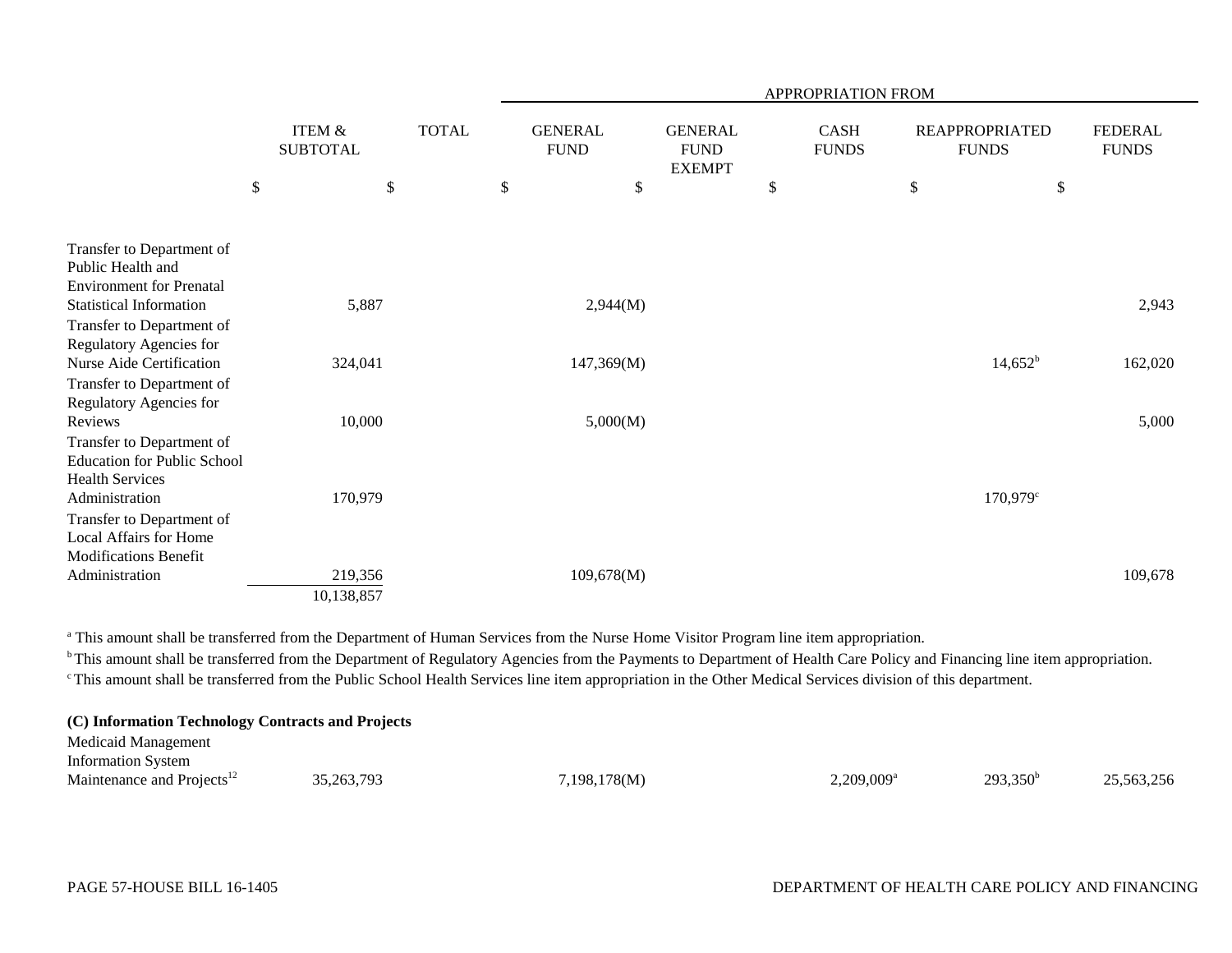|                                                                                                           |      |                                      |              |    |                               |      |                                                |                                   | <b>APPROPRIATION FROM</b> |                                             |                    |      |                                |
|-----------------------------------------------------------------------------------------------------------|------|--------------------------------------|--------------|----|-------------------------------|------|------------------------------------------------|-----------------------------------|---------------------------|---------------------------------------------|--------------------|------|--------------------------------|
|                                                                                                           |      | <b>ITEM &amp;</b><br><b>SUBTOTAL</b> | <b>TOTAL</b> |    | <b>GENERAL</b><br><b>FUND</b> |      | <b>GENERAL</b><br><b>FUND</b><br><b>EXEMPT</b> | <b>CASH</b><br><b>FUNDS</b><br>\$ |                           | <b>REAPPROPRIATED</b><br><b>FUNDS</b><br>\$ |                    |      | <b>FEDERAL</b><br><b>FUNDS</b> |
|                                                                                                           | $\$$ | \$                                   |              | \$ |                               | $\$$ |                                                |                                   |                           |                                             |                    | $\$$ |                                |
| Medicaid Management<br><b>Information System</b><br><b>Reprocurement Contracted</b>                       |      |                                      |              |    |                               |      |                                                |                                   |                           |                                             |                    |      |                                |
| Staff                                                                                                     |      | 5,145,018                            |              |    | 431,304(M)                    |      |                                                |                                   | 134,757 <sup>c</sup>      |                                             |                    |      | 4,578,957                      |
| Medicaid Management                                                                                       |      |                                      |              |    |                               |      |                                                |                                   |                           |                                             |                    |      |                                |
| <b>Information System</b>                                                                                 |      |                                      |              |    |                               |      |                                                |                                   |                           |                                             |                    |      |                                |
| <b>Reprocurement Contracts</b>                                                                            |      | 26,916,597                           |              |    | 2,615,317(M)                  |      |                                                |                                   | $701,879$ <sup>d</sup>    |                                             |                    |      | 23,599,401                     |
| <b>Fraud Detection Software</b><br>Contract                                                               |      | 250,000                              |              |    | 62,500(M)                     |      |                                                |                                   |                           |                                             |                    |      | 187,500                        |
| Colorado Benefits<br>Management Systems,                                                                  |      |                                      |              |    |                               |      |                                                |                                   |                           |                                             |                    |      |                                |
| <b>Operating and Contract</b><br>Expenses <sup>13, 14</sup>                                               |      | 23,132,658                           |              |    | 7,691,683                     |      |                                                |                                   | $3,319,100^e$             |                                             | 87,981f            |      | 12,033,894                     |
| Colorado Benefits<br>Management Systems,<br>Health Care and Economic<br><b>Security Staff Development</b> |      |                                      |              |    |                               |      |                                                |                                   |                           |                                             |                    |      |                                |
| Center <sup>14</sup>                                                                                      |      | 648,441                              |              |    | 232,139                       |      |                                                |                                   | $90,321^e$                |                                             | 2,617 <sup>f</sup> |      | 323,364                        |
| <b>Health Information</b><br>Exchange Maintenance and                                                     |      |                                      |              |    |                               |      |                                                |                                   |                           |                                             |                    |      |                                |
| Projects                                                                                                  |      | 10,622,455                           |              |    | 2,046,246(M)                  |      |                                                |                                   |                           |                                             |                    |      | 8,576,209                      |
|                                                                                                           |      | 101,978,962                          |              |    |                               |      |                                                |                                   |                           |                                             |                    |      |                                |

<sup>a</sup> Of this amount, \$1,782,853 shall be from the Hospital Provider Fee Cash Fund created in Section 25.5-4-402.3 (4) (a), C.R.S., \$304,991 shall be from the Children's Basic Health Plan Trust created in Section 25.5-8-105 (1), C.R.S., \$119,280 shall be from the Department of Health Care Policy and Financing Cash Fund created in Section 25.5-1-109, C.R.S., and \$1,885 shall be from the Colorado Autism Treatment Fund created in Section 25.5-6-805 (1), C.R.S.

<sup>b</sup> Of this amount, \$195,369 shall be transferred from the Public School Health Services line item appropriation in the Other Medical Services division of this department and \$97,981 shall be transferred from the Old Age Pension State Medical Program line item appropriation in the Other Medical Services division of this department.

 $^{\circ}$  Of this amount, \$97,693 shall be from the Hospital Provider Fee Cash Fund created in Section 25.5-4-402.3 (4) (a), C.R.S., and \$37,064 shall be from the Children's Basic Health Plan Trust created in Section 25.5-8-105 (1), C.R.S.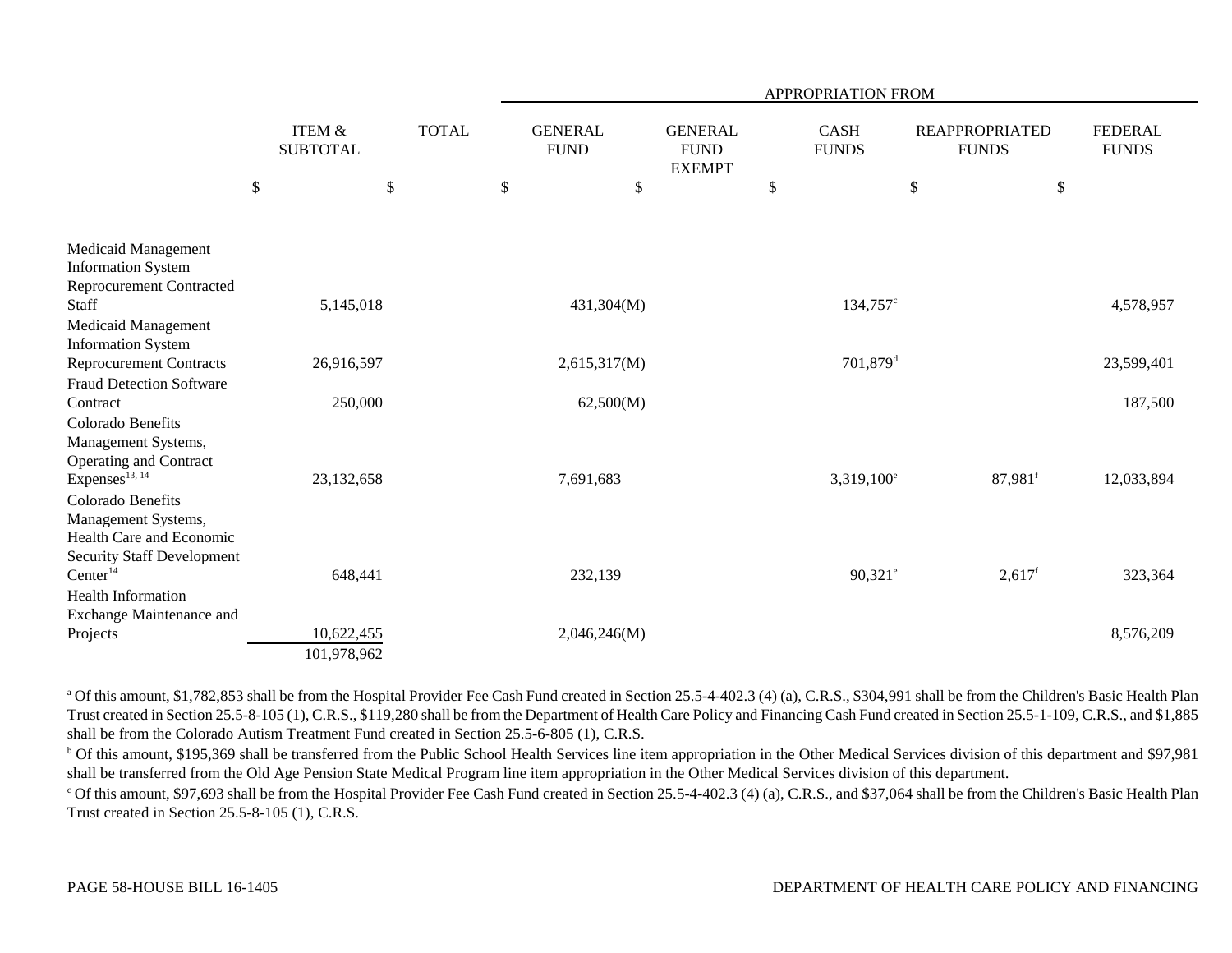|                           |              |                        | APPROPRIATION FROM                             |                             |                                       |                                |  |  |  |  |  |  |
|---------------------------|--------------|------------------------|------------------------------------------------|-----------------------------|---------------------------------------|--------------------------------|--|--|--|--|--|--|
| ITEM &<br><b>SUBTOTAL</b> | <b>TOTAL</b> | GENERAL<br><b>FUND</b> | <b>GENERAL</b><br><b>FUND</b><br><b>EXEMPT</b> | <b>CASH</b><br><b>FUNDS</b> | <b>REAPPROPRIATED</b><br><b>FUNDS</b> | <b>FEDERAL</b><br><b>FUNDS</b> |  |  |  |  |  |  |
|                           |              |                        |                                                |                             |                                       |                                |  |  |  |  |  |  |

 $d$  Of this amount, \$506,114 shall be from the Hospital Provider Fee Cash Fund created in Section 25.5-4-402.3 (4) (a), C.R.S., and \$195,765 shall be from the Children's Basic Health Plan Trust created in Section 25.5-8-105 (1), C.R.S.

e Of these amounts, \$3,384,194 shall be from the Hospital Provider Fee Cash Fund created in Section 25.5-4-402.3 (4) (a), C.R.S., \$19,386 shall be from the Breast and Cervical Cancer Prevention and Treatment Fund created in Section 25.5-5-308 (8) (a) (I), C.R.S., and \$5,841 shall be from the Children's Basic Health Plan Trust created in Section 25.5-8-105 (1), C.R.S. <sup>f</sup> These amounts shall be transferred from the Old Age Pension State Medical Program line item appropriation in the Other Medical Services division of this department.

| (D) Eligibility Determinations and Client Services |            |               |                           |                 |               |
|----------------------------------------------------|------------|---------------|---------------------------|-----------------|---------------|
| <b>Medical Identification Cards</b>                | 278,974    | 90,988(M)     | $44,587$ <sup>a</sup>     | 28 <sup>b</sup> | 143,371       |
| <b>Contracts for Special</b>                       |            |               |                           |                 |               |
| <b>Eligibility Determinations</b>                  | 11,402,297 | 969,756(M)    | 4,343,468 <sup>c</sup>    |                 | 6,089,073     |
| County Administration                              | 45,998,063 | 11,114,448(M) | 5,859,623(I) <sup>d</sup> |                 | 29,023,992    |
| Hospital Provider Fee                              |            |               |                           |                 |               |
| County Administration                              | 15.748.868 |               | $4.945.446^{\circ}$       |                 | 10,803,422(I) |
| <b>Medical Assistance Sites</b>                    | 1,531,968  |               | $402.984$ <sup>e</sup>    |                 | 1,128,984     |
| <b>Administrative Case</b>                         |            |               |                           |                 |               |
| Management                                         | 869,744    | 434,872(M)    |                           |                 | 434,872       |
| Customer Outreach <sup>12</sup>                    | 5.741.256  | 2,474,880(M)  | $336,621$ <sup>e</sup>    |                 | 2,929,755     |
| <b>Centralized Eligibility</b>                     |            |               |                           |                 |               |
| <b>Vendor Contract Project</b>                     | 5,053,644  |               | 1,745,342 <sup>e</sup>    |                 | 3,308,302(I)  |
|                                                    | 86,624,814 |               |                           |                 |               |
|                                                    |            |               |                           |                 |               |

<sup>a</sup> Of this amount, \$43,200 shall be from the Hospital Provider Fee Cash Fund created in Section 25.5-4-402.3(4)(a), C.R.S., and \$1,387 shall be from the Children's Basic Health Plan Trust created in Section 25.5-8-105 (1), C.R.S.

<sup>b</sup> This amount shall be transferred from the Old Age Pension State Medical Program line item appropriation in the Other Medical Services division of this section.

<sup>c</sup> Of this amount, \$4,338,468 shall be from the Hospital Provider Fee Cash Fund created in Section 25.5-4-402.3 (4) (a), C.R.S., and \$5,000 shall be from the Colorado Autism Treatment Fund created in Section 25.5-6-805 (1), C.R.S.

<sup>d</sup> This amount shall be from local funds.

e These amounts shall be from the Hospital Provider Fee Cash Fund created in Section 25.5-4-402.3 (4) (a), C.R.S.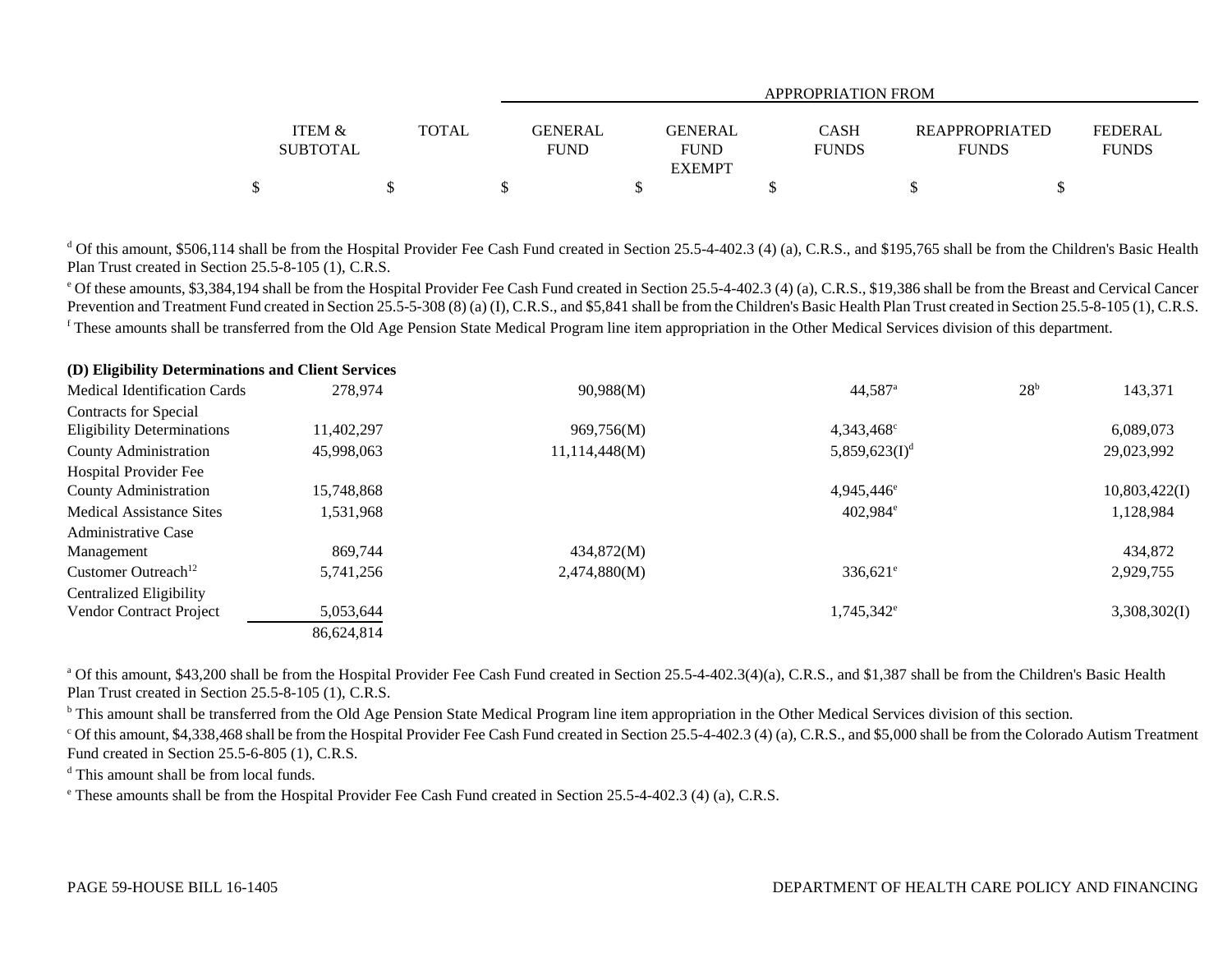|                                                                                                                                                                                       |                                      |              |                               |                                                | <b>APPROPRIATION FROM</b>   |                                                                                                                                                                                                                                                                                                                                                                                    |                                |
|---------------------------------------------------------------------------------------------------------------------------------------------------------------------------------------|--------------------------------------|--------------|-------------------------------|------------------------------------------------|-----------------------------|------------------------------------------------------------------------------------------------------------------------------------------------------------------------------------------------------------------------------------------------------------------------------------------------------------------------------------------------------------------------------------|--------------------------------|
|                                                                                                                                                                                       | <b>ITEM &amp;</b><br><b>SUBTOTAL</b> | <b>TOTAL</b> | <b>GENERAL</b><br><b>FUND</b> | <b>GENERAL</b><br><b>FUND</b><br><b>EXEMPT</b> | <b>CASH</b><br><b>FUNDS</b> | <b>REAPPROPRIATED</b><br><b>FUNDS</b>                                                                                                                                                                                                                                                                                                                                              | <b>FEDERAL</b><br><b>FUNDS</b> |
|                                                                                                                                                                                       | \$                                   | $\mathbb{S}$ | \$                            | $\mathbb{S}$                                   | \$                          | \$                                                                                                                                                                                                                                                                                                                                                                                 | \$                             |
| (E) Utilization and Quality Review Contracts<br>Professional Services                                                                                                                 |                                      |              |                               |                                                |                             |                                                                                                                                                                                                                                                                                                                                                                                    |                                |
| Contracts <sup>12</sup>                                                                                                                                                               | 11,985,007                           |              | 3,452,759(M)                  |                                                | $461,089$ <sup>a</sup>      |                                                                                                                                                                                                                                                                                                                                                                                    | 8,071,159                      |
| in Section 25.5-5-207 (4) (a), C.R.S.                                                                                                                                                 |                                      |              |                               |                                                |                             | a Of this amount, \$372,339 shall be from the Hospital Provider Fee Cash Fund created in Section 25.5-4-402.3 (4) (a), C.R.S., and \$88,750 shall be from the Adult Dental Fund created                                                                                                                                                                                            |                                |
| (F) Provider Audits and Services                                                                                                                                                      |                                      |              |                               |                                                |                             |                                                                                                                                                                                                                                                                                                                                                                                    |                                |
| Professional Audit Contracts                                                                                                                                                          | 3,401,907                            |              | 1,266,408(M)                  |                                                | 415,408 <sup>a</sup>        |                                                                                                                                                                                                                                                                                                                                                                                    | 1,720,091                      |
| Nursing Facility Cash Fund created in Section 25.5-6-203 (2) (a), C.R.S.                                                                                                              |                                      |              |                               |                                                |                             | a Of this amount, \$250,000 shall be from the Hospital Provider Fee Cash Fund created in Section 25.5-4-402.3 (4) (a), C.R.S., \$102,988 shall be from the Children's Basic Health Plan<br>Trust created in Section 25.5-8-105 (1), C.R.S., \$50,000 shall be from the Primary Care Fund created in Section 24-22-117 (2) (b) (I), C.R.S., and \$12,420 shall be from the Medicaid |                                |
| (G) Recoveries and Recoupment Contract Costs                                                                                                                                          |                                      |              |                               |                                                |                             |                                                                                                                                                                                                                                                                                                                                                                                    |                                |
| <b>Estate Recovery</b>                                                                                                                                                                | 700,000                              |              |                               |                                                | 350,000 <sup>a</sup>        |                                                                                                                                                                                                                                                                                                                                                                                    | 350,000(I)                     |
| <sup>a</sup> This amount shall be from estate recoveries.                                                                                                                             |                                      |              |                               |                                                |                             |                                                                                                                                                                                                                                                                                                                                                                                    |                                |
| (H) Indirect Cost Recoveries                                                                                                                                                          |                                      |              |                               |                                                |                             |                                                                                                                                                                                                                                                                                                                                                                                    |                                |
| <b>Indirect Cost Assessment</b>                                                                                                                                                       | 695,366                              |              |                               |                                                | 224,727 <sup>a</sup>        | $5,941^{\rm b}$                                                                                                                                                                                                                                                                                                                                                                    | 464,698(I)                     |
| Primary Care Fund created in Section 24-22-117 (2) (b) (I), C.R.S., \$2,753 shall be from the Colorado Autism Treatment Fund created in Section 25.5-6-805 (1), C.R.S., \$29 shall be |                                      |              |                               |                                                |                             | a Of this amount, \$190,960 shall be from the Hospital Provider Fee Cash Fund created in Section 25.5-4-402.3 (4) (a), C.R.S., \$21,193 shall be from the Children's Basic Health Plan<br>Trust created in Section 25.5-8-105 (1), C.R.S., \$5,001 shall be from the Medical Nursing Facility Cash Fund created in Section 25.5-6-203 (2) (a), C.R.S., \$4,770 shall be from the   |                                |

from the Adult Dental Fund created in Section 25.5-5-207 (4) (a), C.R.S., and \$21 shall be from the Service Fee Fund created in Section 25.5-6-204 (1) (c) (II), C.R.S.

<sup>b</sup> This amount shall be from money originally appropriated for Public School Health Services in the Other Medical Services division of this department.

272,118,432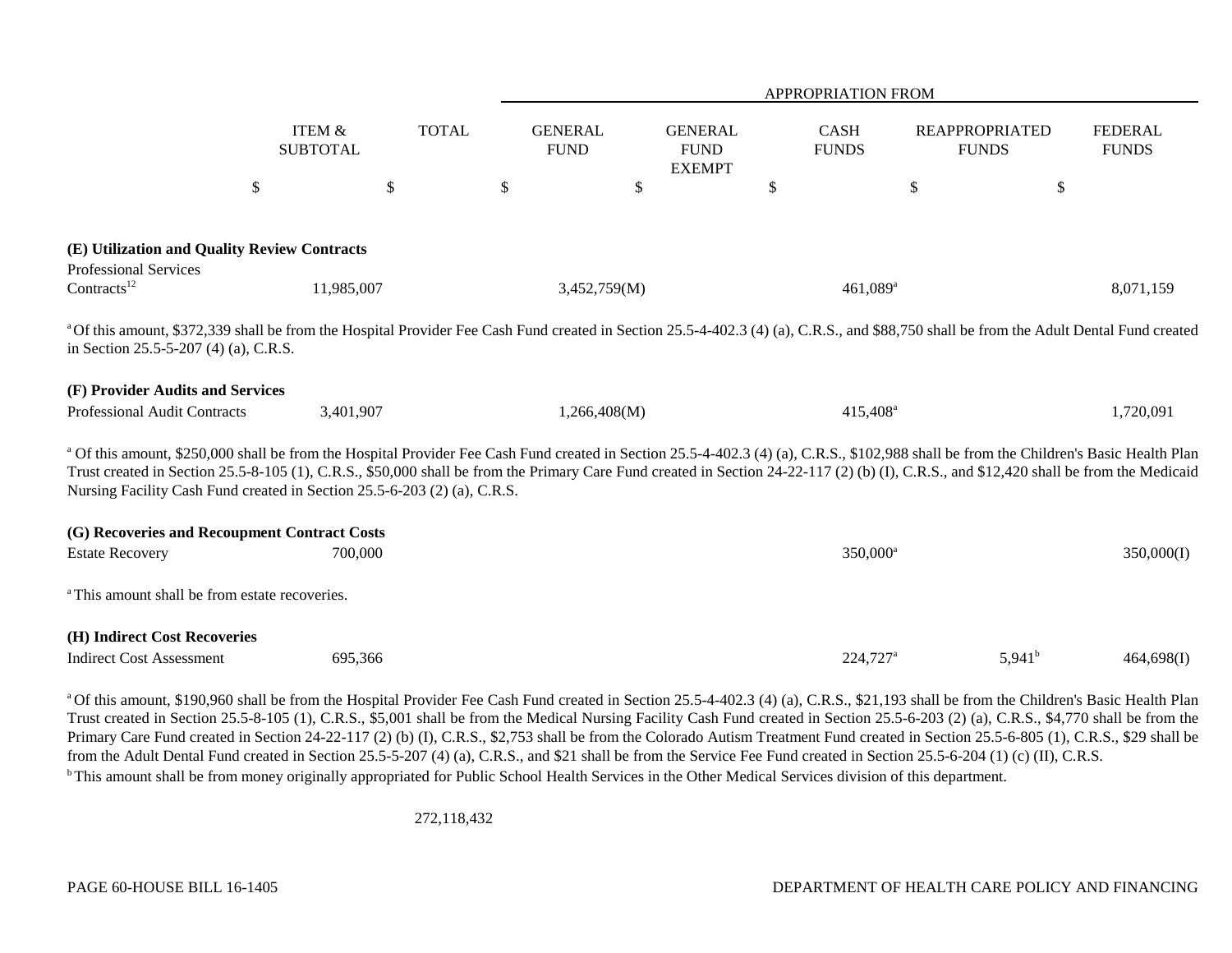|                                                                                                    |               |                               |                                                | APPROPRIATION FROM          |                                       |                                |
|----------------------------------------------------------------------------------------------------|---------------|-------------------------------|------------------------------------------------|-----------------------------|---------------------------------------|--------------------------------|
| ITEM &<br><b>SUBTOTAL</b>                                                                          | <b>TOTAL</b>  | <b>GENERAL</b><br><b>FUND</b> | <b>GENERAL</b><br><b>FUND</b><br><b>EXEMPT</b> | <b>CASH</b><br><b>FUNDS</b> | <b>REAPPROPRIATED</b><br><b>FUNDS</b> | <b>FEDERAL</b><br><b>FUNDS</b> |
| \$                                                                                                 | \$            |                               | D                                              |                             | \$<br>\$                              |                                |
| (2) MEDICAL SERVICES PREMIUMS <sup>15</sup><br>Medical and Long-Term<br>Care Services for Medicaid |               |                               |                                                |                             |                                       |                                |
| Eligible Individuals <sup>12</sup>                                                                 | 6,762,815,547 | 1,075,134,728(M)              | 873,835,000 <sup>a</sup>                       | 678,702,748 <sup>b</sup>    | $5,240,893^{\circ}$                   | 4,129,902,178                  |

<sup>a</sup> This amount shall be from the General Fund Exempt Account created in Section 24-77-103.6 (2), C.R.S.

 $b$  Of this amount, \$455,249,922 shall be from the Hospital Provider Fee Cash Fund created in Section 25.5-4-402.3 (4) (a), C.R.S., \$66,262,914 shall be from the Health Care Expansion Fund created in Section 24-22-117 (2) (a) (I), C.R.S., \$53,597,465 shall be from recoveries and recoupments, \$48,739,031 shall be from the Medicaid Nursing Facility Cash Fund created in Section 25.5-6-203 (2) (a), C.R.S.,\$34,604,168 shall be from the Adult Dental Fund created in Section 25.5-5-207 (4) (a), C.R.S., \$11,899,530 represents public funds certified as expenditures incurred by public hospitals and agencies that are eligible for federal financial participation under the Medicaid program, \$3,873,100 shall be from the Medicaid Buy-In Cash Fund created in Section 25.5-6-1404 (3) (b), C.R.S., \$2,162,950 shall be from the Tobacco Tax Cash Fund created in section 24-22-117 (1) (a), C.R.S., and meets the requirement to appropriate a portion of the revenues collected from the imposition of additional state cigarette and tobacco taxes to the Old Age Pension program for health related purposes pursuant to Section 21 of Article X of the State Constitution, \$756,142 shall be from the Breast and Cervical Cancer Prevention and Treatment Fund created in Section 25.5-5-308 (8) (a) (I), C.R.S., \$523,944 shall be from the Tobacco Education Programs Fund created in Section 24-22-117 (2) (c) (I), C.R.S., \$500,000 shall be from an intergovernmental transfer from Denver Health, \$333,122 shall be from the Colorado Autism Treatment Fund created in Section 25.5-6-805 (1), C.R.S., and \$200,460 shall be from the Service Fee Fund created in Section 25.5-6-204 (1) (c) (II), C.R.S.

<sup>c</sup> This amount shall be transferred from the Old Age Pension State Medical Program line item appropriation in the Other Medical Services division of this department.

### **(3) BEHAVIORAL HEALTH COMMUNITY PROGRAMS**

| <b>Behavioral Health</b>   |             |                |                           |               |
|----------------------------|-------------|----------------|---------------------------|---------------|
| <b>Capitation Payments</b> | 653,650,029 | 181,949,404(M) | $16,383,180(H)^a$         | 455, 317, 445 |
| Behavioral Health Fee-for- |             |                |                           |               |
| service Payments           | 8,967,301   | 1,678,280(M)   | $249,835(H)$ <sup>b</sup> | 7,039,186     |
|                            |             | 662, 617, 330  |                           |               |

<sup>a</sup> Of this amount, \$16,359,487 shall be from the Hospital Provider Fee Cash Fund created in Section 25.5-4-402.3 (4) (a), C.R.S., and \$23,693 shall be from the Breast and Cervical Cancer Prevention and Treatment Fund created in Section 25.5-5-308 (8) (a) (I), C.R.S.

<sup>b</sup> This amount shall be from the Hospital Provider Fee Cash Fund created in Section 25.5-4-402.3 (4) (a), C.R.S.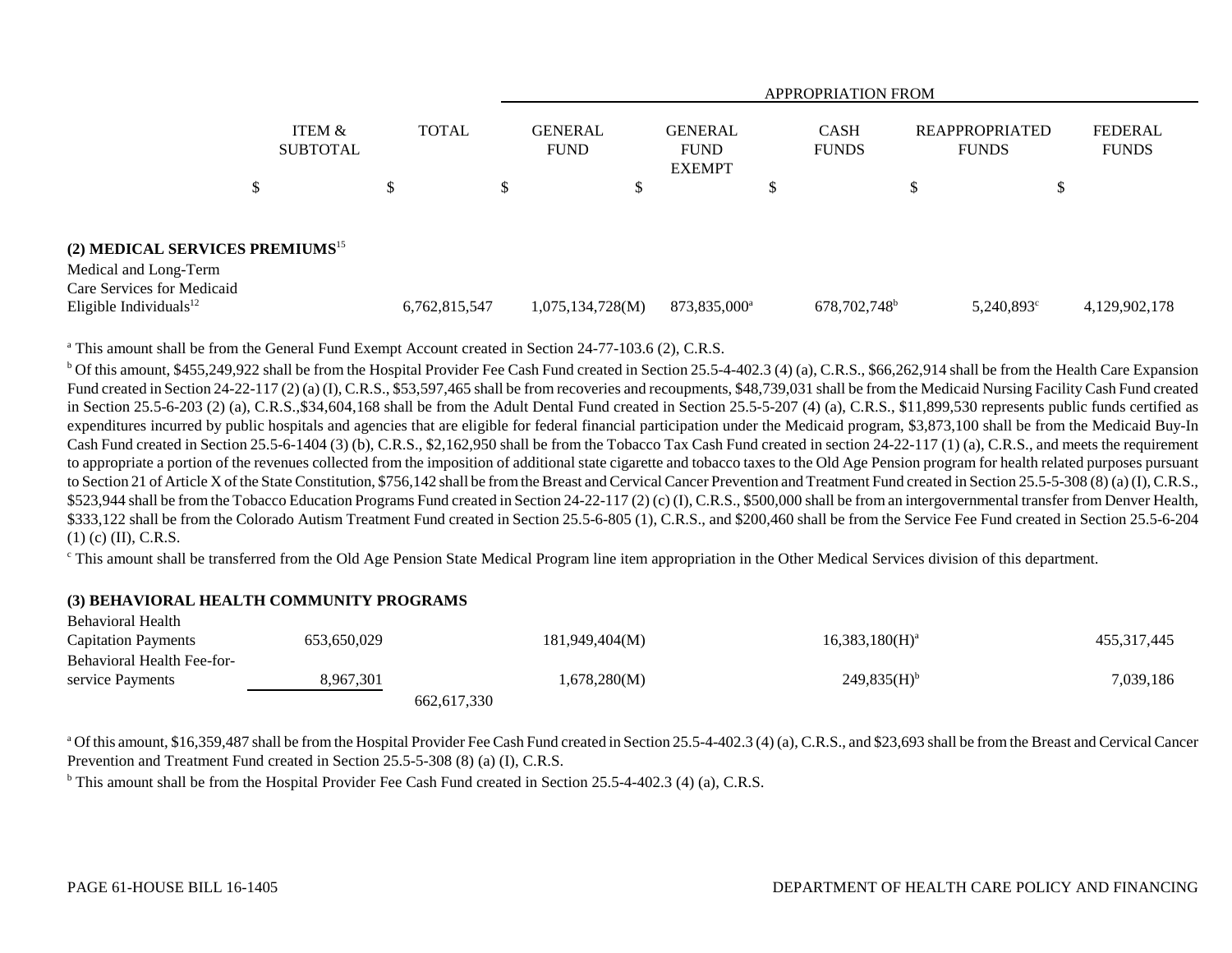|                                                                                               |                                      |              |                               |                                                | APPROPRIATION FROM          |                                       |                                |
|-----------------------------------------------------------------------------------------------|--------------------------------------|--------------|-------------------------------|------------------------------------------------|-----------------------------|---------------------------------------|--------------------------------|
|                                                                                               | <b>ITEM &amp;</b><br><b>SUBTOTAL</b> | <b>TOTAL</b> | <b>GENERAL</b><br><b>FUND</b> | <b>GENERAL</b><br><b>FUND</b><br><b>EXEMPT</b> | <b>CASH</b><br><b>FUNDS</b> | <b>REAPPROPRIATED</b><br><b>FUNDS</b> | <b>FEDERAL</b><br><b>FUNDS</b> |
|                                                                                               | $\$$                                 | \$           | \$                            | $\$$                                           | \$                          | \$                                    | $\$$                           |
| (4) OFFICE OF COMMUNITY LIVING<br>(A) Division of Intellectual and Developmental Disabilities |                                      |              |                               |                                                |                             |                                       |                                |
| (1) Administrative Costs                                                                      |                                      |              |                               |                                                |                             |                                       |                                |
| <b>Personal Services</b>                                                                      | 3,009,219                            |              | 1,431,598                     |                                                | 154,698 <sup>a</sup>        | $75,000^{\rm b}$                      | 1,347,923                      |
| <b>Operating Expenses</b><br>Community and Contract                                           | $(34.5$ FTE)<br>1,064,886            |              | 144,899                       |                                                | $1,425^{\rm a}$             | $770,000^{\rm b}$                     | 148,562                        |
| <b>Management System</b><br><b>Support Level</b>                                              | 137,480                              |              | 89,362                        |                                                |                             |                                       | 48,118                         |
| Administration                                                                                | 57,368                               |              | 28,684                        |                                                |                             |                                       | 28,684                         |
| Cross-system Response for<br><b>Behavioral Health Crises</b>                                  |                                      |              |                               |                                                |                             |                                       |                                |
| Pilot Program                                                                                 | 1,690,000                            |              |                               |                                                | $1,690,000^a$               |                                       |                                |
|                                                                                               | 5,958,953                            |              |                               |                                                |                             |                                       |                                |

<sup>a</sup> These amounts shall be from the Intellectual and Developmental Disabilities Services Cash Fund created in Section 25.5-10-207 (1), C.R.S.

<sup>b</sup> These amounts shall be from the Cross-system Response for Behavioral Health Crises Pilot Program line item appropriation within this subsection.

| $(2)$ Program Costs <sup>16</sup>       |               |
|-----------------------------------------|---------------|
| <b>Adult Comprehensive</b>              |               |
| Services                                | 362, 346, 433 |
| <b>Adult Supported Living</b>           |               |
| <b>Services</b>                         | 69,681,391    |
| Children's Extensive                    |               |
| <b>Support Services</b>                 | 26,310,826    |
| Case Management                         | 32,255,501    |
| <b>Family Support Services</b>          | 6,960,460     |
| Preventive Dental Hygiene <sup>17</sup> | 63,311        |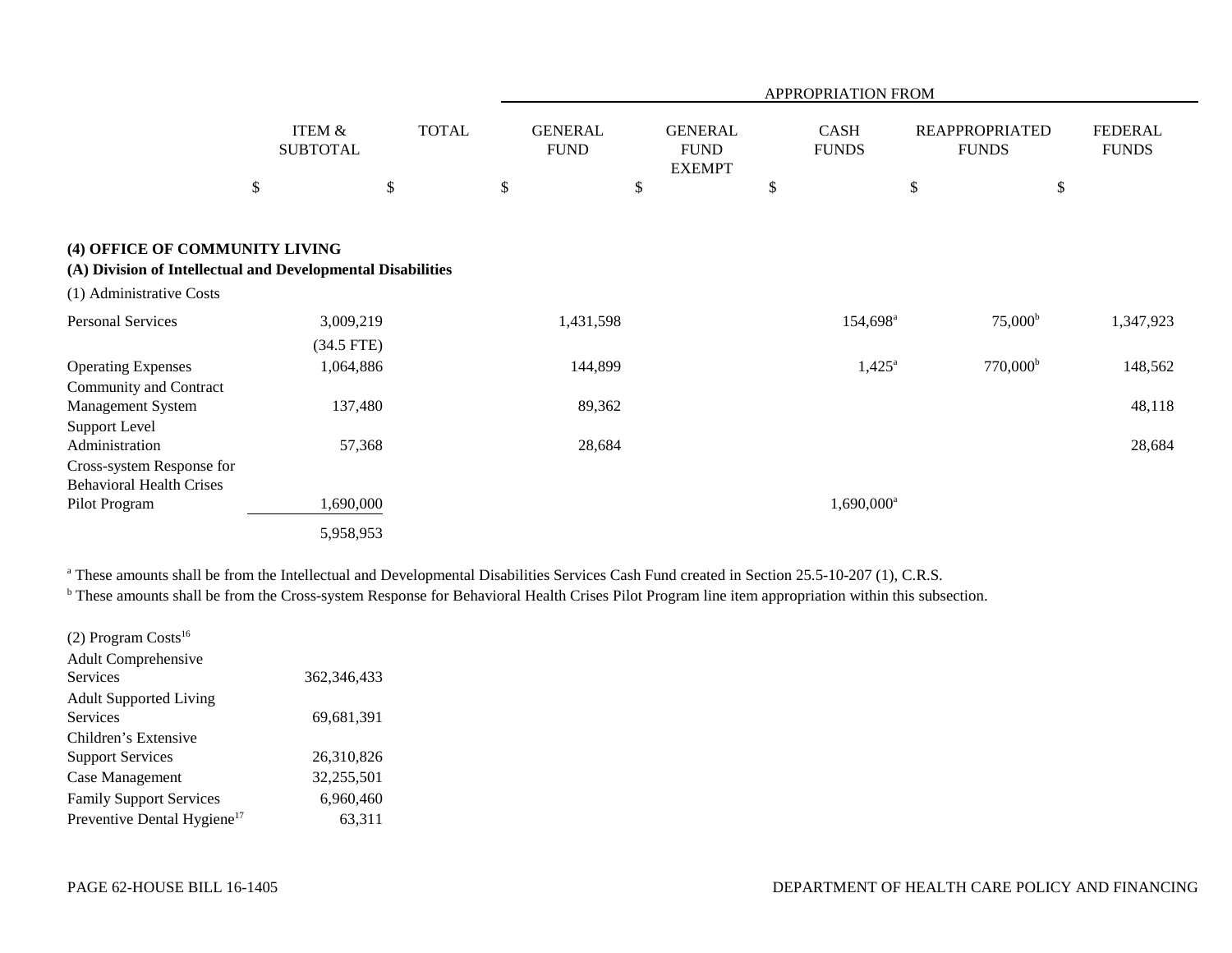|                                                                                                                        |                                      |              |                               |                                                |                           | <b>APPROPRIATION FROM</b>   |                                       |                                |
|------------------------------------------------------------------------------------------------------------------------|--------------------------------------|--------------|-------------------------------|------------------------------------------------|---------------------------|-----------------------------|---------------------------------------|--------------------------------|
|                                                                                                                        | <b>ITEM &amp;</b><br><b>SUBTOTAL</b> | <b>TOTAL</b> | <b>GENERAL</b><br><b>FUND</b> | <b>GENERAL</b><br><b>FUND</b><br><b>EXEMPT</b> |                           | <b>CASH</b><br><b>FUNDS</b> | <b>REAPPROPRIATED</b><br><b>FUNDS</b> | <b>FEDERAL</b><br><b>FUNDS</b> |
|                                                                                                                        | \$                                   | \$           | \$<br>\$                      |                                                | $\boldsymbol{\mathsf{S}}$ |                             | \$<br>\$                              |                                |
| <b>Eligibility Determination</b><br>and Waiting List<br>Management                                                     | 3,121,194<br>500,739,116             |              | 258,957,677 <sup>a</sup>      |                                                |                           | 1 <sup>b</sup>              |                                       | 241,781,438                    |
| <sup>a</sup> Of this amount, the (M) notation applies to \$239,854,892.                                                |                                      |              |                               |                                                |                           |                             |                                       |                                |
| <sup>b</sup> This amount shall be from the Health Care Expansion Fund created in Section 24-22-117 (2) (a) (I), C.R.S. |                                      |              |                               |                                                |                           |                             |                                       |                                |
|                                                                                                                        |                                      | 506,698,069  |                               |                                                |                           |                             |                                       |                                |
| (5) INDIGENT CARE PROGRAM                                                                                              |                                      |              |                               |                                                |                           |                             |                                       |                                |
| Safety Net Provider                                                                                                    |                                      |              |                               |                                                |                           |                             |                                       |                                |
| Payments<br>Clinic Based Indigent Care                                                                                 | 311,296,186<br>6,119,760             |              | 3,047,640(M)                  |                                                |                           | 155,073,238 <sup>a</sup>    |                                       | 156,222,948(I)<br>3,072,120    |
| <b>Pediatric Specialty Hospital</b>                                                                                    | 13,455,012                           |              | 6,700,596(M)                  |                                                |                           |                             |                                       | 6,754,416                      |
| Appropriation from<br>Tobacco Tax Cash Fund to                                                                         |                                      |              |                               |                                                |                           |                             |                                       |                                |
| the General Fund                                                                                                       | 432,590                              |              |                               |                                                |                           | $432,590^{\rm b}$           |                                       |                                |
| Primary Care Fund Program                                                                                              | 27,276,358                           |              |                               |                                                |                           | 27,276,358 <sup>c</sup>     |                                       |                                |
| Children's Basic Health Plan                                                                                           |                                      |              |                               |                                                |                           |                             |                                       |                                |
| Administration                                                                                                         | 5,033,274                            |              |                               |                                                |                           | 2,363,824(H) <sup>d</sup>   |                                       | 2,669,450                      |
| Children's Basic Health Plan                                                                                           |                                      |              |                               |                                                |                           |                             |                                       |                                |
| Medical and Dental Costs                                                                                               | 141,455,044                          |              | 2,067,851(M)                  | 432,590 <sup>e</sup>                           |                           | 17,533,954 <sup>f</sup>     |                                       | 121,420,649                    |
|                                                                                                                        |                                      | 505,068,224  |                               |                                                |                           |                             |                                       |                                |

<sup>a</sup> This amount shall be from the Hospital Provider Fee Cash Fund created in Section 25.5-4-402.3 (4) (a), C.R.S.

<sup>b</sup> This amount shall be from the Tobacco Tax Cash Fund created in Section 24-22-117 (l) (a), C.R.S. This appropriation partially meets the requirement to appropriate a portion of the revenues collected from imposition of additional state cigarette and tobacco taxes to the General Fund pursuant to Section 21 of Article X of the State Constitution.

<sup>c</sup> This amount shall be from the Primary Care Fund created in Section 24-22-117 (2) (b) (I), C.R.S.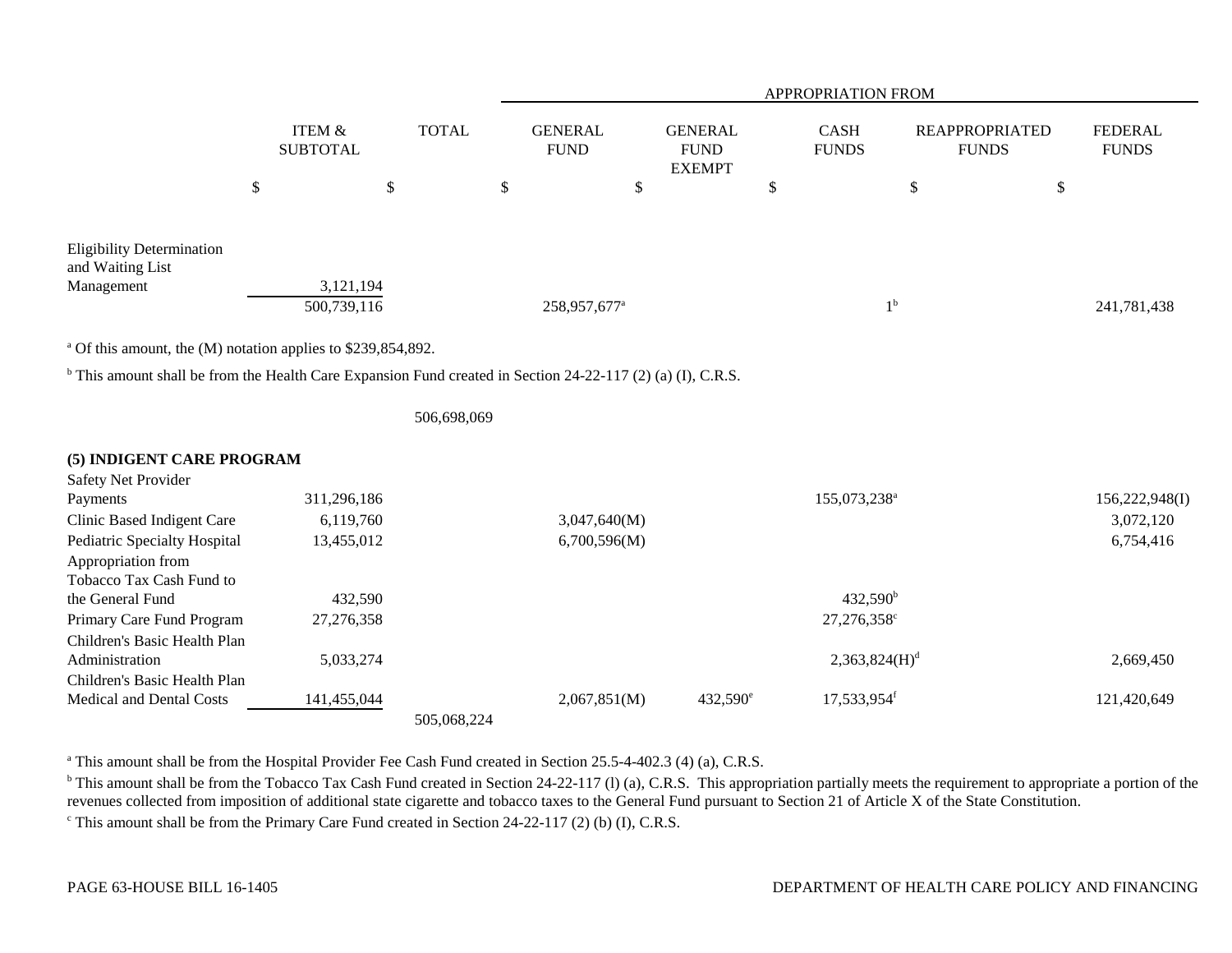|                   |              |                | APPROPRIATION FROM |              |                       |                |  |  |  |  |  |  |
|-------------------|--------------|----------------|--------------------|--------------|-----------------------|----------------|--|--|--|--|--|--|
| <b>ITEM &amp;</b> | <b>TOTAL</b> | <b>GENERAL</b> | <b>GENERAL</b>     | CASH         | <b>REAPPROPRIATED</b> | <b>FEDERAL</b> |  |  |  |  |  |  |
| <b>SUBTOTAL</b>   |              | <b>FUND</b>    | <b>FUND</b>        | <b>FUNDS</b> | <b>FUNDS</b>          | <b>FUNDS</b>   |  |  |  |  |  |  |
|                   |              |                | <b>EXEMPT</b>      |              |                       |                |  |  |  |  |  |  |
| \$                |              |                |                    |              |                       |                |  |  |  |  |  |  |

<sup>d</sup> Of this amount, \$2,354,463 shall be from the Children's Basic Health Plan Trust created in Section 25.5-8-105 (1), C.R.S., and \$9,361 shall be from the Hospital Provider Fee Cash Fund created in Section 25.5-4-402.3 (4) (a), C.R.S.

<sup>e</sup> This amount shall be from General Fund Exempt pursuant to Section 24-22-117 (1) (c) (I) (B), C.R.S., and is not subject to the statutory limitation on General Fund appropriations imposed by Section 24-75-201.1, C.R.S.

<sup>f</sup> Of this amount, \$11,488,720 shall be from the Children's Basic Health Plan Trust created in Section 25.5-8-105 (1), C.R.S., \$5,842,569 shall be from the Hospital Provider Fee Cash Fund created in Section 25.5-4-402.3 (4) (a), C.R.S., \$202,664 shall be from the Colorado Immunization Fund created in Section 25-4-2301, C.R.S., and \$1 shall be from the Health Care Expansion Fund created in Section 24-22-117 (2) (a) (I), C.R.S.

### **(6) OTHER MEDICAL SERVICES**

| Old Age Pension State            |             |              |                         |               |
|----------------------------------|-------------|--------------|-------------------------|---------------|
| <b>Medical Program</b>           | 12,962,510  | 2,962,510    | 10,000,000 <sup>a</sup> |               |
| Commission on Family             |             |              |                         |               |
| Medicine Residency               |             |              |                         |               |
| <b>Training Programs</b>         | 7,597,298   | 3,786,304(M) |                         | 3,810,994     |
| <b>State University Teaching</b> |             |              |                         |               |
| Hospitals - Denver Health        |             |              |                         |               |
| and Hospital Authority           | 2,804,714   | 1,396,748(M) |                         | 1,407,966     |
| <b>State University Teaching</b> |             |              |                         |               |
| Hospitals - University of        |             |              |                         |               |
| Colorado Hospital Authority      | 1,181,204   | 585,390(M)   |                         | 595,814       |
| Medicare Modernization           |             |              |                         |               |
| <b>Act State Contribution</b>    |             |              |                         |               |
| Payment                          | 130,667,733 | 130,667,733  |                         |               |
| Public School Health             |             |              |                         |               |
| <b>Services Contract</b>         |             |              |                         |               |
| Administration                   | 2,491,722   |              |                         | $2,491,722^b$ |
| Public School Health             |             |              |                         |               |
| Services                         | 82,604,632  |              | 41,001,948 <sup>c</sup> | 41,602,684(I) |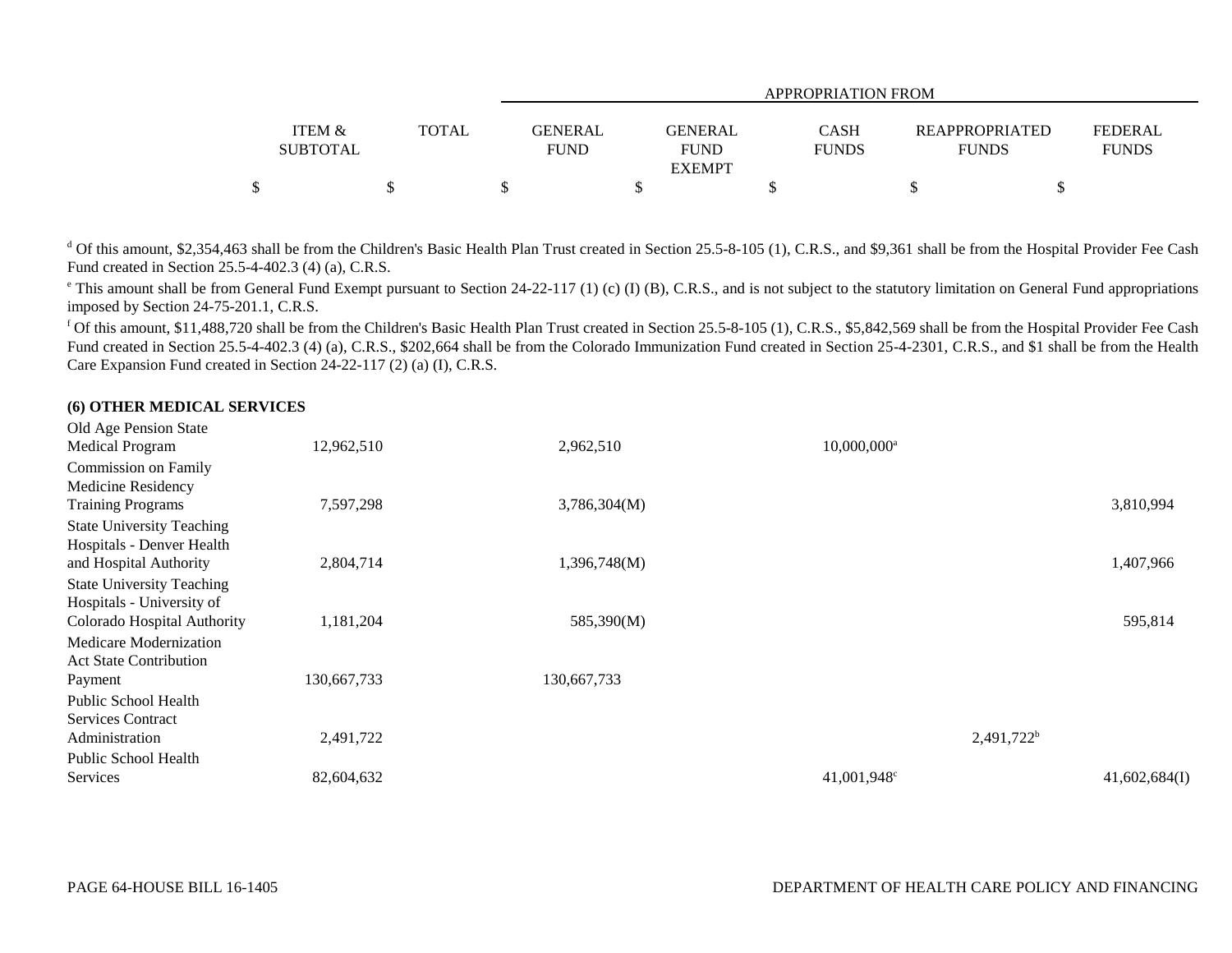|                                                                                                               |                           |        |              | <b>APPROPRIATION FROM</b>     |  |                                                |  |                             |                      |                                       |    |                                |
|---------------------------------------------------------------------------------------------------------------|---------------------------|--------|--------------|-------------------------------|--|------------------------------------------------|--|-----------------------------|----------------------|---------------------------------------|----|--------------------------------|
|                                                                                                               | ITEM &<br><b>SUBTOTAL</b> |        | <b>TOTAL</b> | <b>GENERAL</b><br><b>FUND</b> |  | <b>GENERAL</b><br><b>FUND</b><br><b>EXEMPT</b> |  | <b>CASH</b><br><b>FUNDS</b> |                      | <b>REAPPROPRIATED</b><br><b>FUNDS</b> |    | <b>FEDERAL</b><br><b>FUNDS</b> |
|                                                                                                               | \$                        | ₼<br>D | \$           |                               |  | S                                              |  | ۰D                          |                      | \$                                    | \$ |                                |
| Screening, Brief<br>Intervention, and Referral to<br><b>Treatment Training Grant</b><br>Program <sup>18</sup> | 750,000                   |        | 241,059,813  |                               |  |                                                |  |                             | 750,000 <sup>d</sup> |                                       |    |                                |

<sup>a</sup> This amount shall be from the Old Age Pension Health and Medical Care Fund created in Section 25.5-2-101 (2), C.R.S.

<sup>b</sup> This amount shall transferred from the Public School Health Services line item appropriation within this division.

<sup>c</sup> This amount represents funds certified as public expenditures incurred by school districts or boards of cooperative educational services that are eligible for federal financial participation under Medicaid.

<sup>d</sup> This amount shall be from the Marijuana Tax Cash Fund created in Section 39-28.8-501 (1), C.R.S.

# **(7) DEPARTMENT OF HUMAN SERVICES MEDICAID-FUNDED PROGRAMS**

| (A) Executive Director's<br><b>Office - Medicaid</b><br>Funding $19$                 | 16,109,873   | 8,054,937(M) | 8,054,936 |
|--------------------------------------------------------------------------------------|--------------|--------------|-----------|
| (B) Office of Information<br><b>Technology Services -</b><br><b>Medicaid Funding</b> | 647,220      | 322,316(M)   | 324,904   |
| (C) Office of Operations -<br><b>Medicaid Funding</b>                                | 5,656,943    | 2,817,321(M) | 2,839,622 |
| (D) Division of Child Welfare - Medicaid Funding                                     |              |              |           |
| Administration                                                                       | 142,640      | 71,320(M)    | 71,320    |
| Child Welfare Services                                                               | 15, 197, 702 | 7,568,456(M) | 7,629,246 |
|                                                                                      | 15,340,342   |              |           |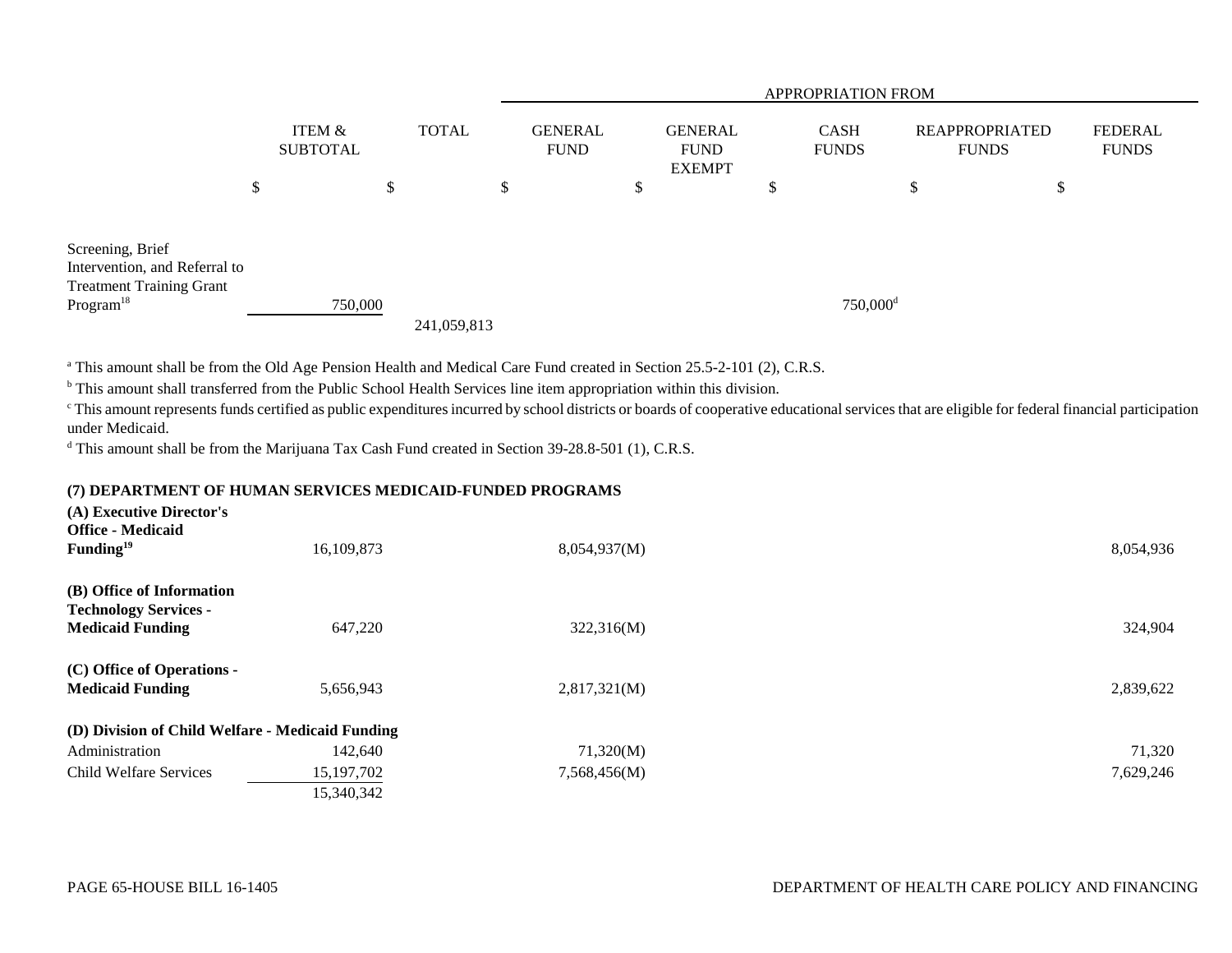|                                                                                                                           |                                      |              |      |                               |                                                |      | APPROPRIATION FROM       |                                       |                           |                                |
|---------------------------------------------------------------------------------------------------------------------------|--------------------------------------|--------------|------|-------------------------------|------------------------------------------------|------|--------------------------|---------------------------------------|---------------------------|--------------------------------|
|                                                                                                                           | <b>ITEM &amp;</b><br><b>SUBTOTAL</b> | <b>TOTAL</b> |      | <b>GENERAL</b><br><b>FUND</b> | <b>GENERAL</b><br><b>FUND</b><br><b>EXEMPT</b> |      | CASH<br><b>FUNDS</b>     | <b>REAPPROPRIATED</b><br><b>FUNDS</b> |                           | <b>FEDERAL</b><br><b>FUNDS</b> |
| \$                                                                                                                        | $\$$                                 |              | $\$$ | $\$$                          |                                                | $\$$ |                          | $\$\,$                                | $\boldsymbol{\mathsf{S}}$ |                                |
| (E) Office of Early Childhood - Medicaid Funding<br>Division of Community and                                             |                                      |              |      |                               |                                                |      |                          |                                       |                           |                                |
| Family Support, Early<br><b>Intervention Services</b>                                                                     | 6,563,353                            |              |      | 3,268,550(M)                  |                                                |      |                          |                                       |                           | 3,294,803                      |
| (F) Office of Self Sufficiency - Medicaid Funding                                                                         |                                      |              |      |                               |                                                |      |                          |                                       |                           |                                |
| <b>Systematic Alien</b><br>Verification for Eligibility                                                                   | 25,799                               |              |      |                               |                                                |      |                          |                                       |                           | 25,799                         |
| (G) Behavioral Health Services - Medicaid Funding                                                                         |                                      |              |      |                               |                                                |      |                          |                                       |                           |                                |
| <b>Community Behavioral</b><br><b>Health Administration</b><br><b>Mental Health Treatment</b><br>Services for Youth (H.B. | 416,056                              |              |      | 208,028(M)                    |                                                |      |                          |                                       |                           | 208,028                        |
| $99-1116$                                                                                                                 | 123,624                              |              |      | 61,565(M)                     |                                                |      |                          |                                       |                           | 62,059                         |
| High Risk Pregnant Women<br>Program<br><b>Mental Health Institutes</b>                                                    | 1,600,000<br>6,693,980<br>8,833,660  |              |      | 796,800(M)<br>3,333,602(M)    |                                                |      |                          |                                       |                           | 803,200<br>3,360,378           |
| (H) Services for People with Disabilities - Medicaid Funding                                                              |                                      |              |      |                               |                                                |      |                          |                                       |                           |                                |
| <b>Regional Centers</b><br><b>Regional Center</b><br>Depreciation and Annual                                              | 53,235,691                           |              |      | 24,645,233(M)                 |                                                |      | $1,866,142^{\mathrm{a}}$ |                                       |                           | 26,724,316                     |
| Adjustments                                                                                                               | 1,102,033<br>54,337,724              |              |      | 542,310                       |                                                |      |                          |                                       |                           | 559,723                        |

<sup>a</sup> This amount shall be from the Service Fee Fund created in Section 25.5-6-204 (1) (c) (II), C.R.S.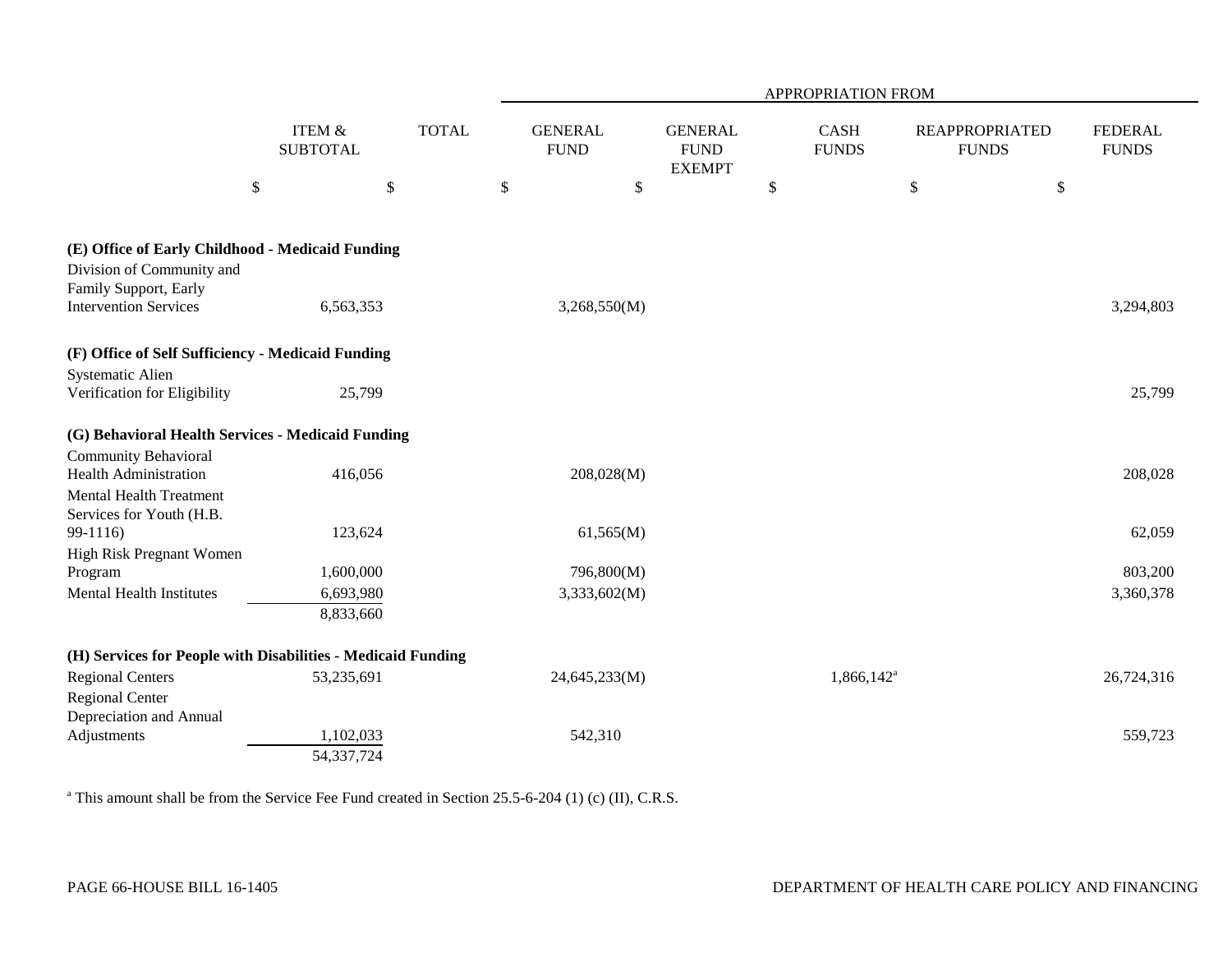|                                                                                                                                                                                    |                           |              | APPROPRIATION FROM            |                                                |    |                             |    |                                       |                                |  |
|------------------------------------------------------------------------------------------------------------------------------------------------------------------------------------|---------------------------|--------------|-------------------------------|------------------------------------------------|----|-----------------------------|----|---------------------------------------|--------------------------------|--|
|                                                                                                                                                                                    | ITEM &<br><b>SUBTOTAL</b> | <b>TOTAL</b> | <b>GENERAL</b><br><b>FUND</b> | <b>GENERAL</b><br><b>FUND</b><br><b>EXEMPT</b> |    | <b>CASH</b><br><b>FUNDS</b> |    | <b>REAPPROPRIATED</b><br><b>FUNDS</b> | <b>FEDERAL</b><br><b>FUNDS</b> |  |
|                                                                                                                                                                                    | \$                        | \$           | \$<br>\$                      |                                                | \$ |                             | \$ | \$                                    |                                |  |
| (I) Adult Assistance<br><b>Programs, Community</b><br><b>Services for the Elderly -</b><br><b>Medicaid Funding</b>                                                                 | 1,800                     |              | 900(M)                        |                                                |    |                             |    |                                       | 900                            |  |
| (J) Division of Youth<br><b>Corrections - Medicaid</b><br><b>Funding</b>                                                                                                           | 1,452,654                 |              | 723,422(M)                    |                                                |    |                             |    |                                       | 729,232                        |  |
| (K) Other<br>Federal Medicaid Indirect<br>Cost Reimbursement for<br>Department of Human<br>Services Programs                                                                       | 500,000                   |              |                               |                                                |    |                             |    |                                       | $500,000(I)^a$                 |  |
| <sup>a</sup> This amount reflects estimated Medicaid federal indirect cost reimbursements for Department of Human Services programs, and is shown for informational purposes only. |                           |              |                               |                                                |    |                             |    |                                       |                                |  |

109,469,368

| <b>TOTALS PART V</b> |                 |                 |                            |                  |              |                          |
|----------------------|-----------------|-----------------|----------------------------|------------------|--------------|--------------------------|
| <b>HEALTH CARE</b>   |                 |                 |                            |                  |              |                          |
| POLICY AND           |                 |                 |                            |                  |              |                          |
| <b>FINANCING</b> )   | \$9,059,846,783 | \$1,786,313,517 | \$874,267,590 <sup>a</sup> | $$985,068,901^b$ | \$12,406,599 | $$5,401,790,176^{\circ}$ |

<sup>a</sup> Of this amount, \$873,835,000 shall be from the General Fund Exempt Account created in Section 24-77-103.6 (2), C.R.S., and \$432,590 shall be General Fund Exempt pursuant to Section 24-22-117 (1) (c) (I) (B), C.R.S. Said \$432,590 is not subject to the statutory limitation on General Fund appropriations imposed by Section 24-75-201.1, C.R.S.

 $<sup>b</sup>$  Of this amount, \$5,859,623 contains an (I) notation.</sup>

 $\degree$  Of this amount, \$243,144,581 contains an (I) notation.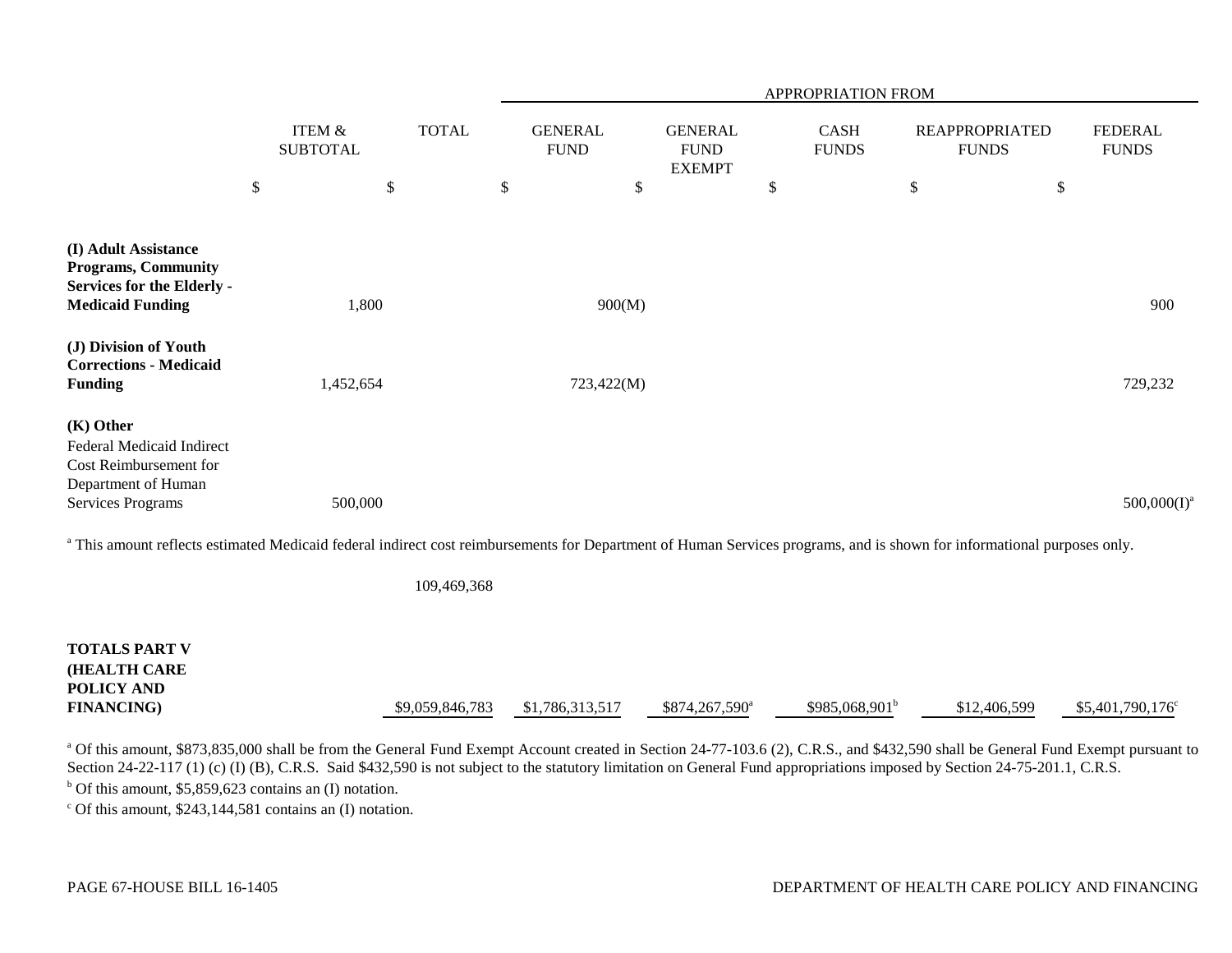|                                      |              | APPROPRIATION FROM            |                               |                             |                                       |                                |  |  |  |  |  |
|--------------------------------------|--------------|-------------------------------|-------------------------------|-----------------------------|---------------------------------------|--------------------------------|--|--|--|--|--|
| <b>ITEM &amp;</b><br><b>SUBTOTAL</b> | <b>TOTAL</b> | <b>GENERAL</b><br><b>FUND</b> | <b>GENERAL</b><br><b>FUND</b> | <b>CASH</b><br><b>FUNDS</b> | <b>REAPPROPRIATED</b><br><b>FUNDS</b> | <b>FEDERAL</b><br><b>FUNDS</b> |  |  |  |  |  |
|                                      |              |                               | <b>EXEMPT</b>                 |                             |                                       |                                |  |  |  |  |  |
|                                      |              |                               |                               |                             |                                       |                                |  |  |  |  |  |

**FOOTNOTES** -- The following statements are referenced to the numbered footnotes throughout section 2.

- 10 Department of Health Care Policy and Financing, Executive Director's Office, General Administration, Scholarships for Research Using the All-Payer Claims Database -- The purpose of this appropriation is to provide scholarships for nonprofit and governmental entities to defray the cost of access to the All-Payer Claims Database to conduct research.
- 11 Department of Health Care Policy and Financing, Executive Director's Office, General Professional Services and Special Projects -- This line item includes \$62,000 total funds, including \$31,000 General Fund, the purpose of which is the autism waiver program evaluation required by Section 25.5-6-806 (2) (c) (I), C.R.S. It is the General Assembly's intent that the Department also use the \$62,000 total funds to evaluate the new behavioral therapy benefit through the Early and Periodic Screening, Diagnostic, and Treatment (EPSDT) program.
- 12 Department of Health Care Policy and Financing, Executive Director's Office, Information Technology Contracts and Projects, Medicaid Management Information System Maintenance and Projects; Eligibility Determinations and Client Services, Customer Outreach; Utilization and Quality Review Contracts, Professional Services Contracts; Medical Services Premiums, Medical and Long-Term Care Services for Medicaid Eligible Individuals -- For line items with this footnote the limitation on the appropriation from the "(M)" notation does not apply to federal funds from the State Demonstration to Improve Care for Medicare-Medicaid Enrollees Implementation Support grant. The following line items include the listed amounts that are assumed to come from federal funds for the State Demonstration to Improve Care for Medicare-Medicaid Enrollees Implementation Support grant:

| Line Item                                                       | <b>Federal Funds</b> |
|-----------------------------------------------------------------|----------------------|
| Medicaid Management Information System Maintenance and Projects | \$207.500            |
| Customer Outreach                                               | \$131.138            |
| Professional Services Contracts                                 | \$105879             |

- 13 Department of Health Care Policy and Financing, Executive Director's Office, Information Technology Contracts and Projects, Colorado Benefits Management Systems, Operating and Contract Expenses -- Of this appropriation, \$9,625,475 remains available through June 30, 2018.
- 14 Department of Health Care Policy and Financing, Executive Director's Office, Information Technology Contracts and Projects, Colorado Benefits Management Systems, Operating and Contract Expenses and Colorado Benefits Management Systems, Health Care and Economic Security Staff Development Center -- In addition to the transfer authority provided in Section 24-75-108, C.R.S., the Department is authorized to transfer up to 5.0 percent of the total appropriations within the line items designated with this footnote. The Department is also authorized to transfer up to 5.0 percent of the total appropriations within the line items designated with this footnote to line item appropriations within the Department of Human Services, Office of Information Technology Services, Colorado Benefits Management System subsection.